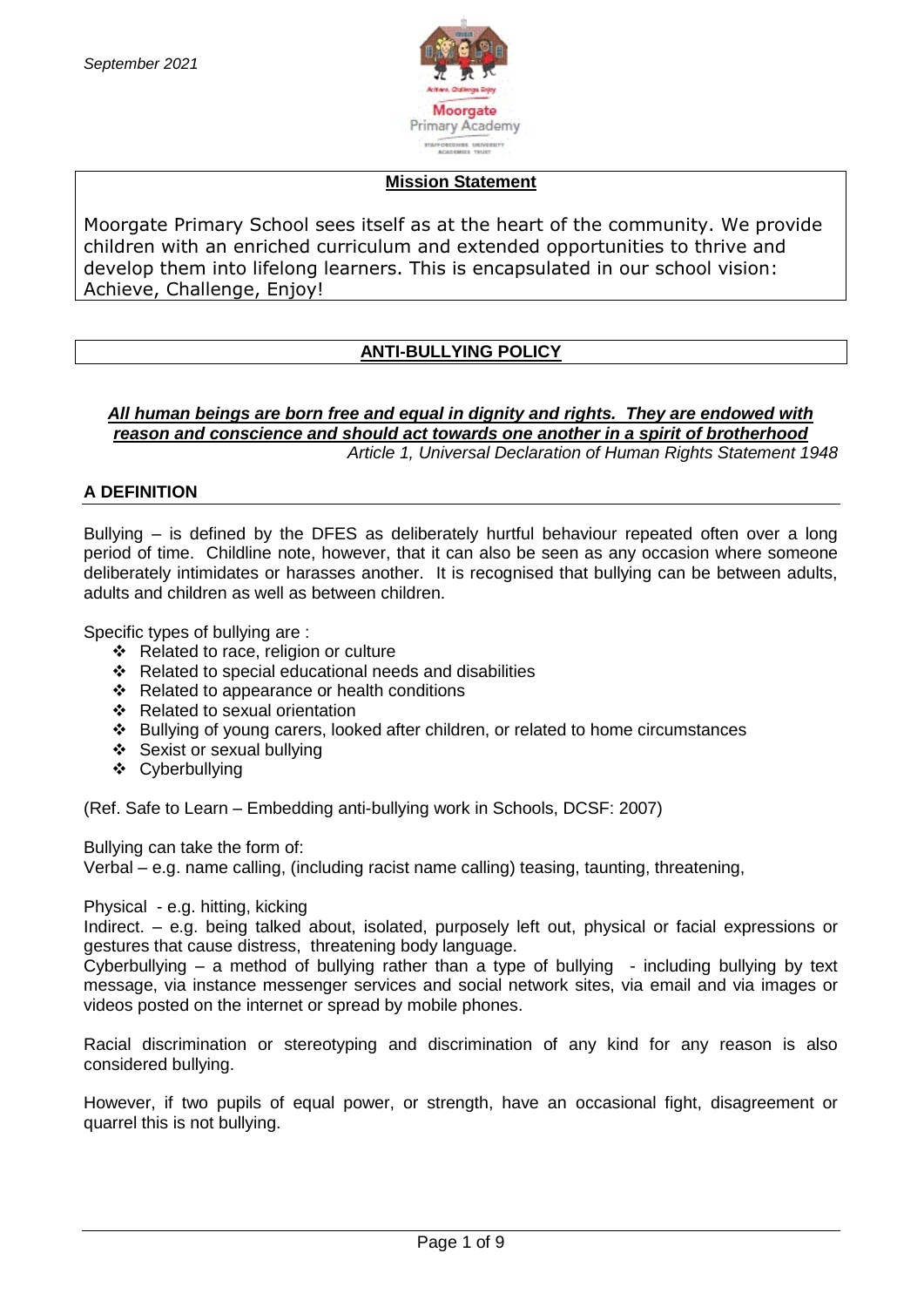

At Moorgate<br>At Moorgate Primary School the children represented by the School Council have discussed issues around bullying and have developed and reviewed many aspects of the antibullying strategies carried out in the school. They defined bullying as being :

Verbal abuse : picking on people, name calling, hurting people's feelings by this name calling, saying things on purpose aiming to hurt rather than just joking.

Physical abuse: hitting people, pushing them, beating them up and tripping up.

*The School will impose a sanction, where the School is satisfied it is reasonable to do so, upon any registered pupil, whose behaviour when they are not on the school premises or under lawful control of a member of staff, could, in the opinion of the School:,*

- *• have repercussions for the orderly running of the school;*
- *• pose a threat to another pupil, a member of staff or member of the public; or*
- *• could adversely affect the reputation of the school.*

# **AIMS AND OBJECTIVES**

#### **To defend the right of every child and adult to be happy and secure in our school**

To eliminate bullying from the school by………..

- $\triangleright$  Making the whole school aware of bullying, its definition and the procedures outlined in the policy.
- $\triangleright$  Creating channels for children to openly discuss their problems
- $\triangleright$  Empowering children who are bullied to seek help or help themselves.
- $\triangleright$  Modifying the behaviours of bullies and victims
- $\triangleright$  Having a proactive scheme of work throughout the whole school encouraging principles of citizenship, openness and fair play.
- $\triangleright$  Including all members of staff, pupils, parents and governors in the practice, monitoring and effectiveness of this policy.
- $\triangleright$  Teaching individuals to help themselves and each other.

This policy mostly relates to the following statements from the school Aims and Values:

- Provide a safe, secure and happy environment enabling **all** to reach their potential, to experience success and achieve personal goals.
- Create opportunities through which **everyone** will feel confident, valued; recognise their own worth and ability to learn.
- $\triangleright$  Prepare children to access an ever-changing world through open-mindedness and skills of adaptability
- Develop co-operation, responsibility, independence, compassion and tolerance for others.
- $\triangleright$  Promote good manners, tolerance together with respect for self and others.
- $\triangleright$  Meet the intellectual, social, emotional, physical creative, spiritual and moral needs of all.
- $\blacktriangleright$

### **LEARNING EXPERIENCES/CURRICULUM STRATEGIES**

There is a scheme of work in place with differentiated skills for all children in these areas (PSHE Scheme of work). In addition the school focuses, during anti-bullying week, specifically on the issue of bullying using the SEAL documents as guidance. This will impact the issue of bullying through its education for life skills, both indirectly and as focussed units.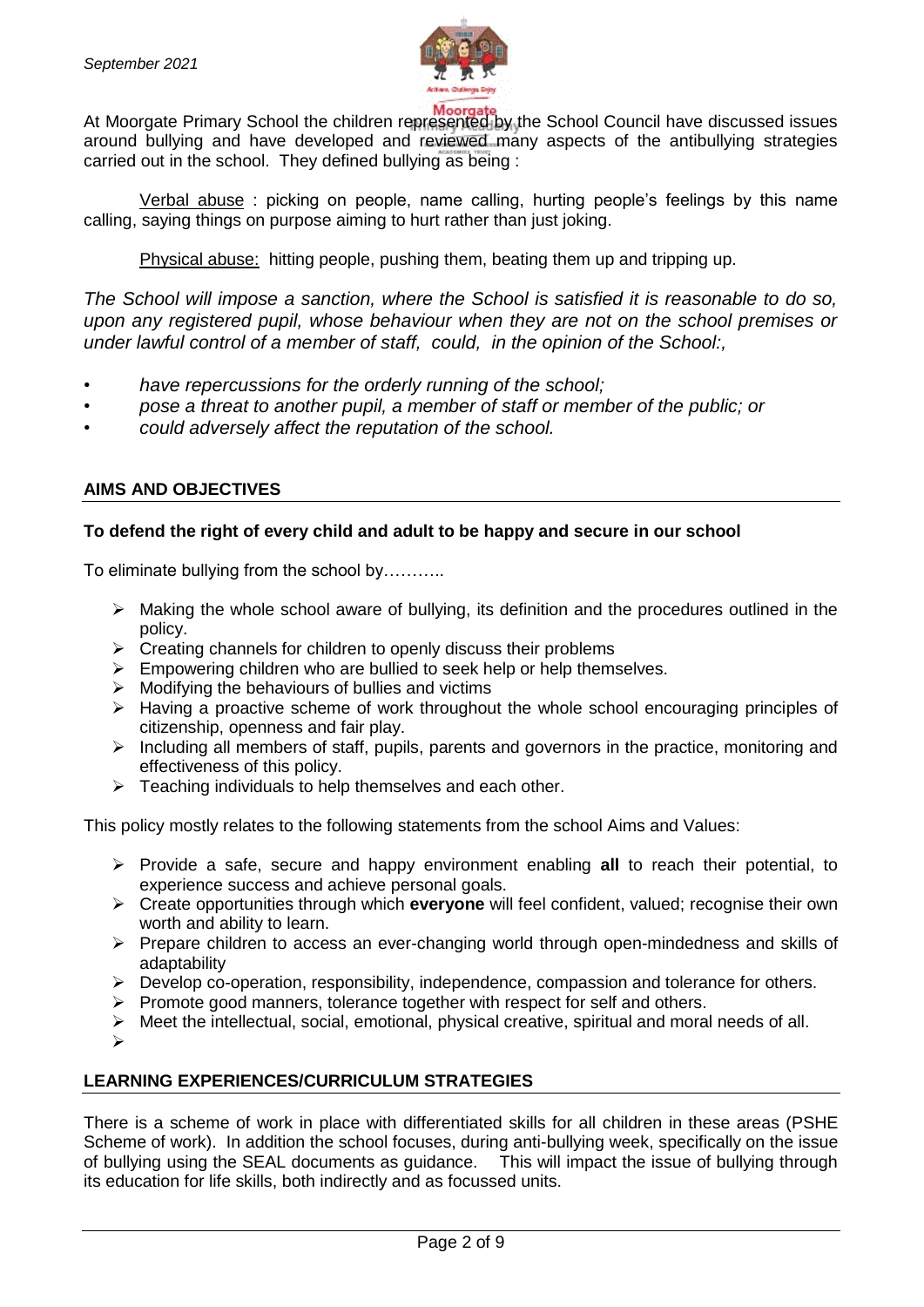

Frimary Academy<br>Further to this, areas of the curriculum that lend themselves to aspects of education and antibullying will be highlighted. Teaching strategies will include drama, especially role play, discussion, circle time, and thinking and listening skills. One of our challenges is to not only teach children to help themselves, but to teach children to help each other. Children recognised for such achievements will be publicly rewarded by the Head Teacher.

#### **Lunchtime Helpers/ Peer Mediators/ Huff and Puff Helpers**

Children from Year 5 and Year 6 work, in cooperation with the Lunchtime Supervisory Assistant, to ensure that all children have someone to talk to at lunchtime should the need arise. There are also children who have had peer mediator training to help solve disagreements at playtimes without the need for teacher/other adult intervention.

#### **School Council**

The School Council are instrumental in not only developing the policy but also in putting the policy into practise. They reflect the views of their peers and provide further channels of communication for children in trouble.

#### **Display work**

Throughout the year displays will be renewed on a regular basis that reflect bullying issues.

#### **Outside Agencies**

Certain professional bodies will be invited to speak to the children, such as the police, Barnardos, NSPCC, as the opportunities arise. Drama productions will also be presented to the school focussing on anti-bullying issues.

#### **Circle Time**

These activities will regularly provide channels of communication and forums for discussion and solutions for the children.

#### **Anti-bullying Week**

During this week there will be a whole school focus on issues related to bullying and antibullying, beginning and ending with special assemblies

#### **Resources**

The library has a wide range of books both fiction and non fiction on issues related to all aspects of bullying. These will be displayed in a designated area of the library and will be available for pupils and staff to borrow.

#### **Year 6 Transition**

Year 6 pupils undergo a period of planned transition activities in order to ensure that they are fully prepared for, and not worried about their transition to the High School. Linked to this is Year 7 pupil conferencing the outcome of which will inform future transition activities.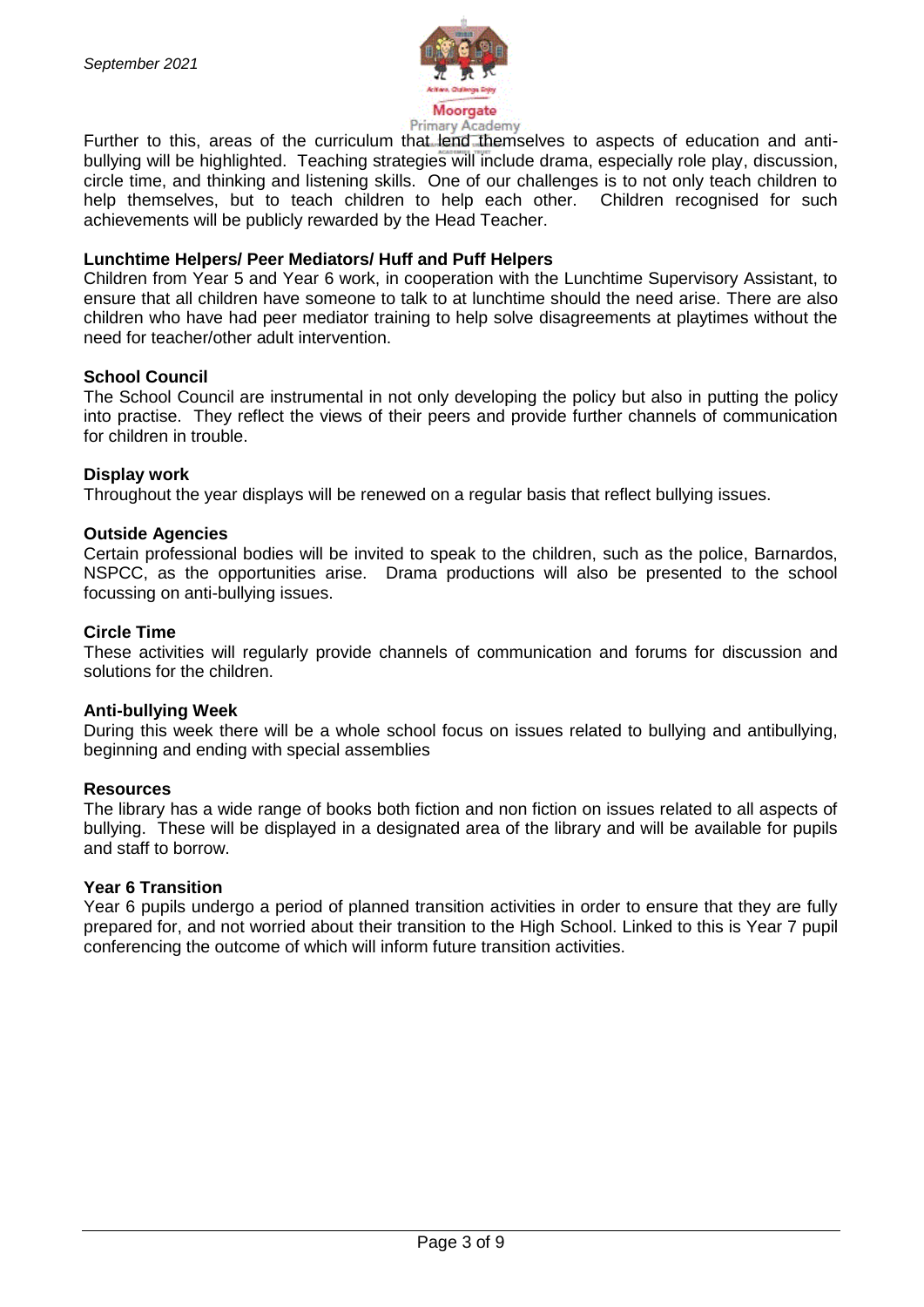

# **AUDIT AND RECORD KEEPING including identification and consequent actions.**

#### **Audit**

Pupils will take part in pupil conferencing with senior members of staff, this will be twice a year and the results of which will be followed up on appropriately. Staff will be consulted through general staff discussion of policy. The results of these questionnaires will form a bi-annual audit that will continually inform modification of policy and practise. The main findings of the audit will be reported to pupils, staff, parents and LAC members through the school news letter.

Outcomes of the audit will also be:-

- 1. Identification of difficulties between children
- 2. Identification of bullying behaviour
- 3. Identification of children and groups where esteem and confidence are low and victim behaviour is exhibited.

#### **REPORTING OF INCIDENTS/PREVENTION**

The school is especially concerned with prevention which will include short time and repeated targets through circle time, speaking and listening activities and class assemblies etc to teach assertion and fairness 'skills', short steps over a long period of time to bring the culture forward where the children help each other and themselves.

Victims and witnesses will be encouraged to come forward and talk to an adult and will be treated with understanding and respect.

Lunchtime supervisors will be included in discussions about the use and implementation of this policy. They will receive training as required.

Children are told about a system of people who they can talk to about incidents, such as a trusted friend, who can then tell the Teacher. This is done in assemblies, during circle time and PSHE activities. The difference between 'telling tales' and reporting an incident is also addressed in these activities.

Adult members of the school community who need to report an incident of bullying will report to their immediate line manager who will investigate and refer the incident to the Head Teacher, as appropriate.

#### **RECORDING OF INCIDENTS**

- All incidents are to be recorded in a file kept in the Head Teacher's office, by the person that they were reported to.
- Each incident to have a form, filed in alphabetical order in class sections
- □ Follow up section to be completed by the same person who filed the report
- Records to be kept until the child leaves the school
- All staff, pupils, parents and governors to know about the system and have access to relevant data on request.
- Incidents are reported to the Governors termly in the Head Teacher's report.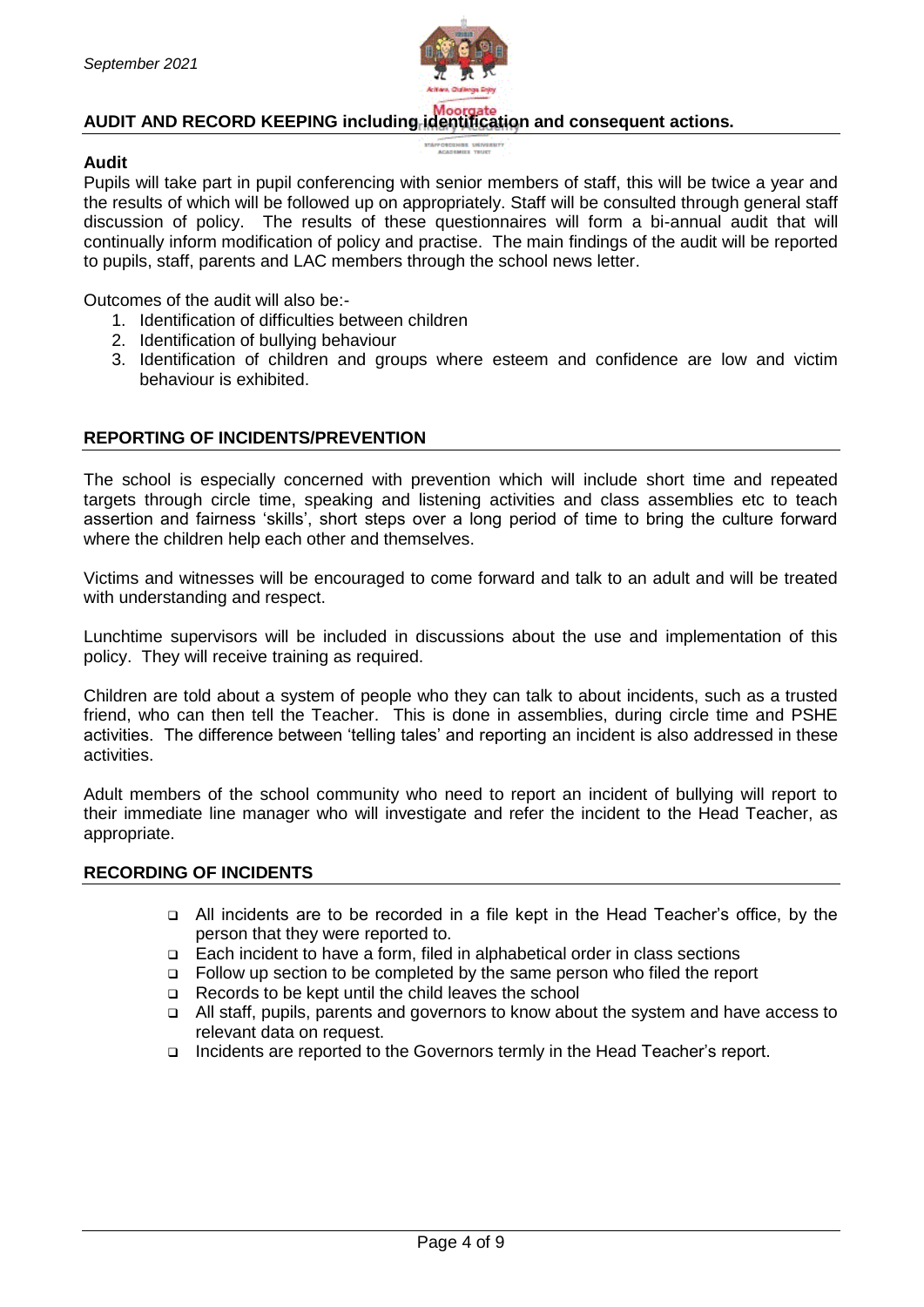

# **ACTIONS AS A CONSEQUENCE OF REPORTED INCIDENT**

*These sanctions are dependent on the severity of the incident. At certain times the staged sanction approach may be suspended.. for example an incident of physical violence/assault may lead straight to a temporary exclusion.*

The sanctions for this behaviour will follow the outline below (as defined in the School's Behaviour Policy)

- 1. Discussion with the victim and perpetrator by the Class Teacher or SLT member
- 2. Verbal warning with an informal meeting with parents
- 3. If repeated : Formal meeting with parents, formal recording as a bullying incident with possible referral to behaviour support service, educational psychologist or other professional bodies as appropriate.
- 4. Short term exclusion including lunchtime exclusion
- 5. Permanent exclusion as a last resort for persistent racist name calling or bullying where the pupil has not shown the willingness to adapt their behaviour.

Other sanctions may include a letter of apology to victims, detention, removal to an alternative playground, loss of playtime.

### **STAFFING**

**Anti-bulling Lead:** Mr. J. Williams (Headteacher). It is the responsibility of the Head to implement the school anti-bullying strategy, and to ensure that all staff (both teaching and non-teaching) are aware of the school policy, and know how to identify and deal with incidents of bullying. His role is to support staff and to be up to date with current initiatives in order to cascade information to the staff as a whole. The Headteacher also sets the school climate of mutual support and praise for success, so making bullying less likely. The Headteacher reports to the governing body about the effectiveness of the anti-bullying policy. The Headteacher ensures that all children know that bullying is wrong, and that it is unacceptable behaviour in this school.

**Area of Learning Lead:** (V Eaglefield) in her role as **PSHE Leader** works with others to formulate the long-term curriculum plan ensuring that Anti-Bullying is embedded.

**CPD Leader** (Deputy Head): ensures that all staff, including lunchtime staff, receive sufficient training to be equipped to identify and deal with all incidents of bullying.

**Teachers and Teaching Support Staff**; Have a responsibility to ensure appropriate delivery of Anti-Bullying in line with the Policy. All the staff in our school take all forms of bullying seriously, and seek to prevent it from taking place. Teachers use a range of methods to help prevent bullying and to establish a climate of trust and respect for all. They use drama, role-play, stories etc. within the formal curriculum, to help pupils understand the feelings of bullied children, and to practise the restraint required to avoid lapsing into bullying behaviour. All staff assist the Headteacher in the investigation of bullying, counselling and offering support to victims and carrying out sanctions for perpetrators as appropriate.

**Local Academy Council:** The governing body supports the Headteacher in all attempts to eliminate bullying from our school. The governing body will not condone any bullying at all in our school, and any incidents of bullying that do occur will be taken very seriously, and dealt with appropriately. Governors agree and review the Anti-Bullying Policy on a regular basis. They also question the Headteacher and others to ensure that the policy is implemented and impacts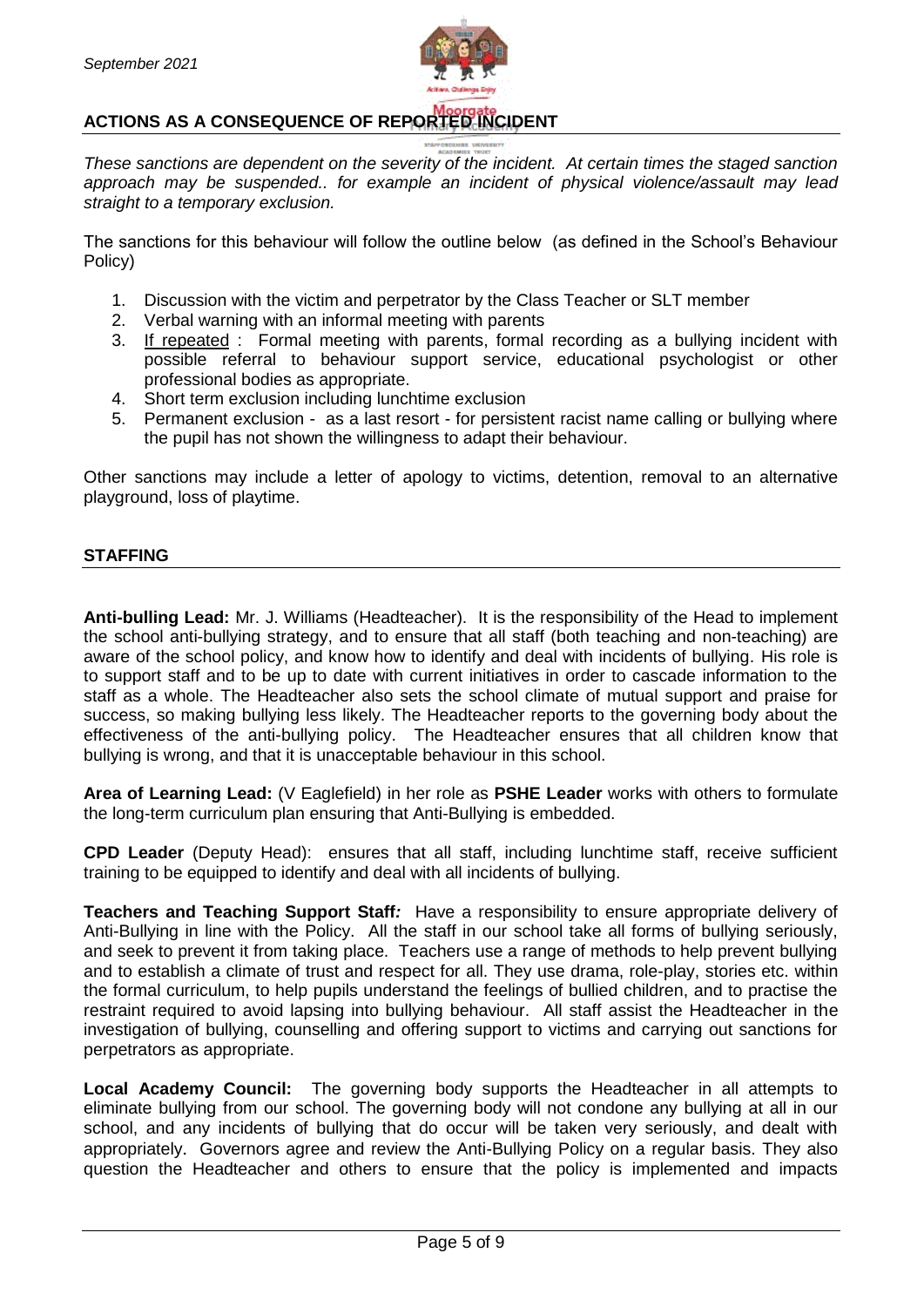

Anti-Bullying Policy on an annual basis.

positively on learning and teaching. The Gurriculum Committee carry out a detailed review of the

**Pupils:** Pupils are encouraged to tell anybody they trust if they are being bullied, and if the bullying continues, they must keep on letting people know. Pupils are invited to tell us their views about a range of school issues, including bullying, through regular questionnaires and pupil conferencing.

**Other adults including parents:** Parents and carers have a responsibility to support the school's anti-bullying policy, actively encouraging their child to be a positive member of the school. To realise that learning constantly takes place, not only within the classroom but in all environments. Value and recognise their role in shaping children's attitudes and life-long learning experiences. To create positive relationships with all children. To recognise their impact on children's self-esteem. To recognise the vital contribution they have to Anti-Bullying including responding to their own children's concerns.

*Parents and carers who are concerned that their child might be being bullied, or who suspect that their child may be the perpetrator of bullying, should contact their child's class teacher immediately. If they are not satisfied with the response, they should contact the Headteacher. If they remain dissatisfied, they should follow the school's complaints procedure.* 

# **PHYSICAL ENVIRONMENT**

Bullying can take place both inside and outside of school. All staff need to be aware of the limitations of the environment and places were children are independent. Environments both inside and out need to offer children

- $\div$  A safe place to be
- $\triangle$  Activities
- ❖ Access to adult for immediate help

Staff need to be aware of potential 'danger spots' around the building such as the toilets. The children themselves most importantly need to be made aware of these as well as strategies for maintaining their own personal safety. During pupil conferencing pupils are asked to specifically identify areas where they feel most/least safe in the school.

### **EQUAL OPPORTUNITIES**

### *All children and staff have equal human rights at Moorgate Primary School*

The procedures in this policy are to be administered with full regard to our Equal Opportunities Policy and the rights of every individual.

Audit and monitoring procedures are in place providing information about ethnicity, disability, and social and gender groups. Any observable patterns in data would lead to further enquiry and consequent action. In line with the Equal opportunities policy, stereotyping is challenged and would constitute a form, or a part of bullying in some situations. It is often the recipient's reaction that affects the definition of bullying. It is the responsibility of the entire school to challenge prejudice and stereotype.

Bullying of a racist nature follows the same principles outlined here and are also reported to the Governors in the regular Head Teacher's Report.

### **PARENTAL PARTNERSHIP**

Parents are to be informed of the policy and practise through an open invitation to a meeting to discuss the policy. The whole policy will be available on request. Further information will be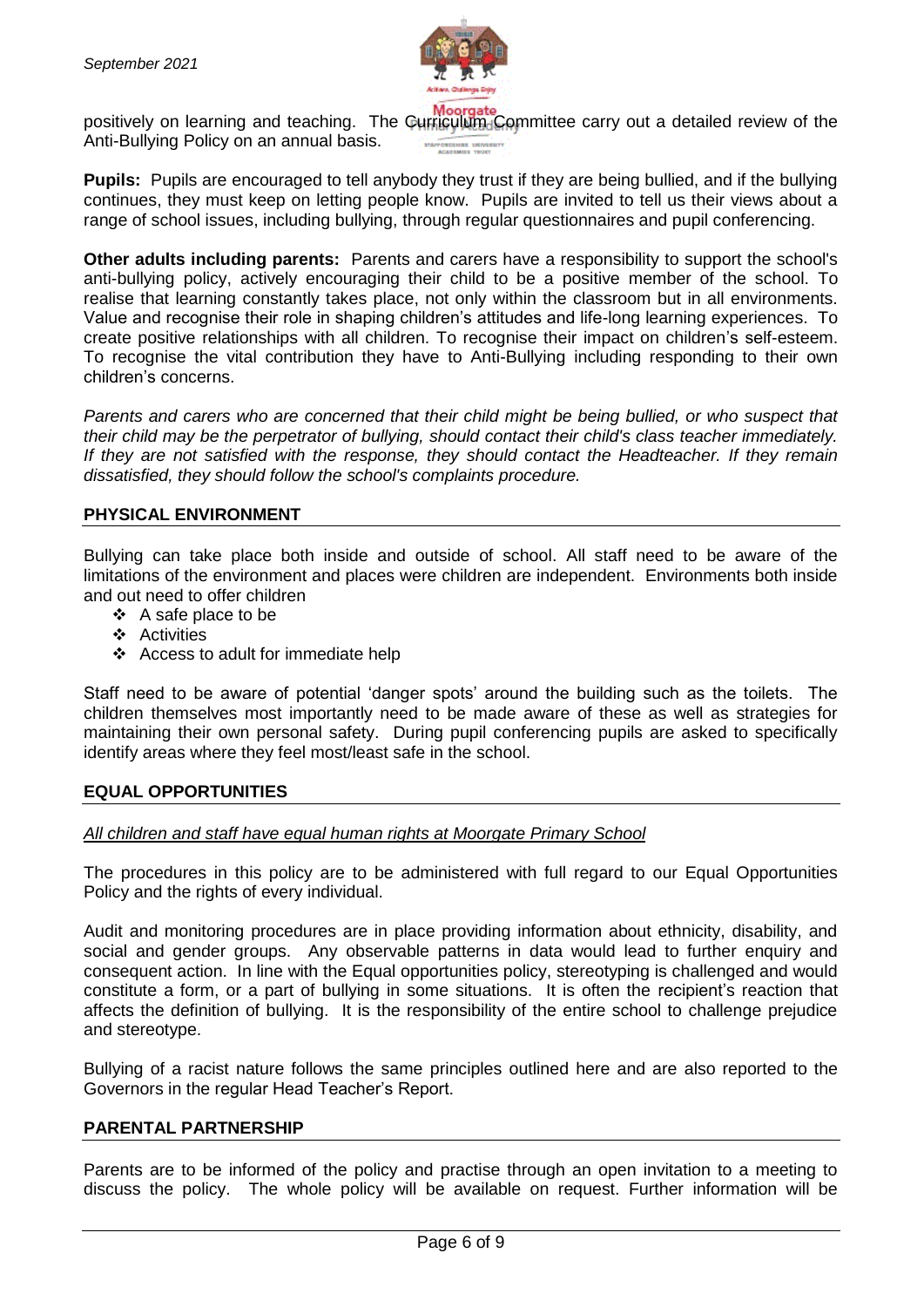

communicated through letters and the Website. Moorgate<br>communicated through letters and the Website. A copy of the Policy is available on the website under the policies page.

Parents will be immediately informed and involved in any serious incident of proven bullying involving their child. They will be fully involved in the application of sanctions.

The involvement at this level will be with the HT/DHT and Assistant Head and the class teacher.

### **MANAGEMENT, MONITORING AND EVALUATION**

This policy is monitored on a day-to-day basis by the Headteacher and Assistant Head with Lead responsibility. The Headteacher reports all incident of bullying to governors through the Termly Headteacher's Report.

Review of planning, pupil conferencing, staff conferencing and lesson observation by the Subject Leader and Assistant Head with specific responsibility for Every Child Matters. To be carried out once every three years.

This will be through

- $\checkmark$  Monitoring of the recording procedures
- $\checkmark$  Data analysis of incidents, type, frequency and children involved
- $\checkmark$  Tracking of children who have been involved through victim or perpetrator role

Reviewing the effectiveness and relevance of the policy and may lead to :

- $\checkmark$  Regular anti-bullying messages/reminders
- $\checkmark$  Modification of practice and/or policy

This Policy was reviewed September 2021

Date of next review: Autumn 2023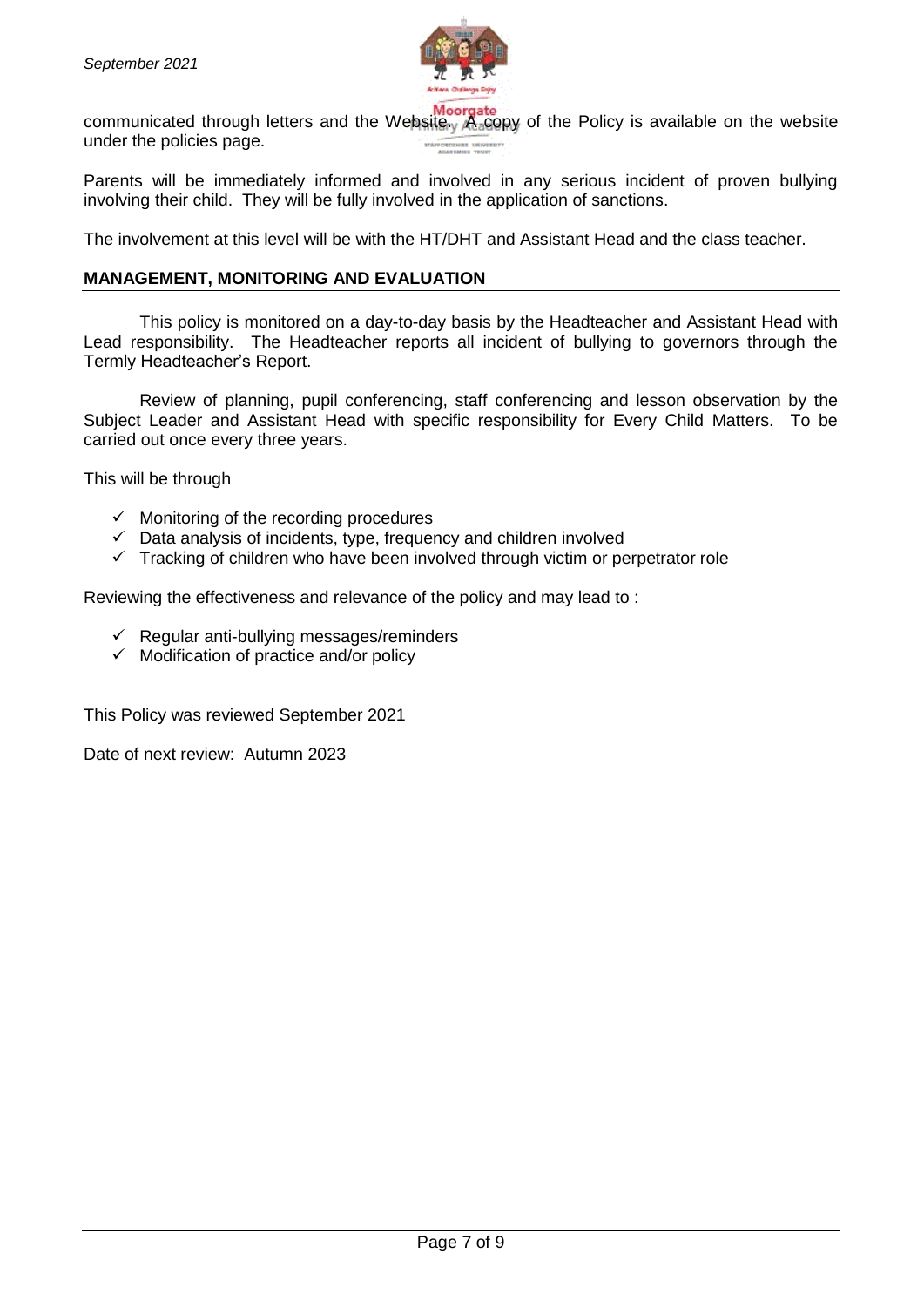

### *Report of Bullying Incidents Involving Members of the School Community*

*An incident of bullying is deliberately hurtful behaviour repeated over a long period of time or any occasion where someone deliberately intimidates or harasses another. This bullying can be Verbal, Physical or Indirect.* (See Anti-bullying Policy for detailed definitions)

| <b>School</b>                                                                                                                                                                                                                                                                                                                                                                                                                                     |                      | Date of Incident                     |     |  |
|---------------------------------------------------------------------------------------------------------------------------------------------------------------------------------------------------------------------------------------------------------------------------------------------------------------------------------------------------------------------------------------------------------------------------------------------------|----------------------|--------------------------------------|-----|--|
| <b>Location of Incident</b>                                                                                                                                                                                                                                                                                                                                                                                                                       |                      |                                      |     |  |
| Inside School/Classroom                                                                                                                                                                                                                                                                                                                                                                                                                           | $\mathsf{L}$         | Just outside School                  |     |  |
| On playground or sports field                                                                                                                                                                                                                                                                                                                                                                                                                     |                      | Away from school<br>e.g. school trip |     |  |
| Travelling to/from school                                                                                                                                                                                                                                                                                                                                                                                                                         |                      | Other:                               |     |  |
| Information on those involved : personal information.                                                                                                                                                                                                                                                                                                                                                                                             |                      |                                      |     |  |
| Pupil(s)<br><b>Outside person</b><br>(including parent)<br><b>Teaching Staff</b><br><b>Support Staff</b><br>Gender<br>Age/year group<br><b>ETHNICITY</b> (circle as appropriate)<br><b>Victim</b>                                                                                                                                                                                                                                                 | <b>Victim</b><br>M/F | <b>Perpetrator</b>                   | M/F |  |
| <b>White:</b> British; Irish; Traveller of Irish heritage; Gypsy/ Roma;<br>Other<br>Black or Black British: Caribbean; African; Other<br>Asian or Asian British: Indian; Pakistani; Bangladeshi; Other<br>Mixed or shared heritage: White and Black Caribbean; White and Black African; White and<br>Asian; Other mixed background.<br><b>Chinese</b><br><b>Traveller</b><br><b>Any other Ethnic Group</b>                                        |                      |                                      |     |  |
| Perpetrator (circle as appropriate)<br><b>White:</b> British; Irish; Traveller of Irish heritage; Gypsy/ Roma;<br>Other<br><b>Black or Black British: Caribbean: African: Other</b><br>Asian or Asian British: Indian; Pakistani; Bangladeshi; Other<br>Mixed or shared heritage: White and Black Caribbean; White and Black African; White and<br>Asian; Other mixed background.<br><b>Chinese</b><br><b>Traveller</b><br>Any other Ethnic Group |                      |                                      |     |  |